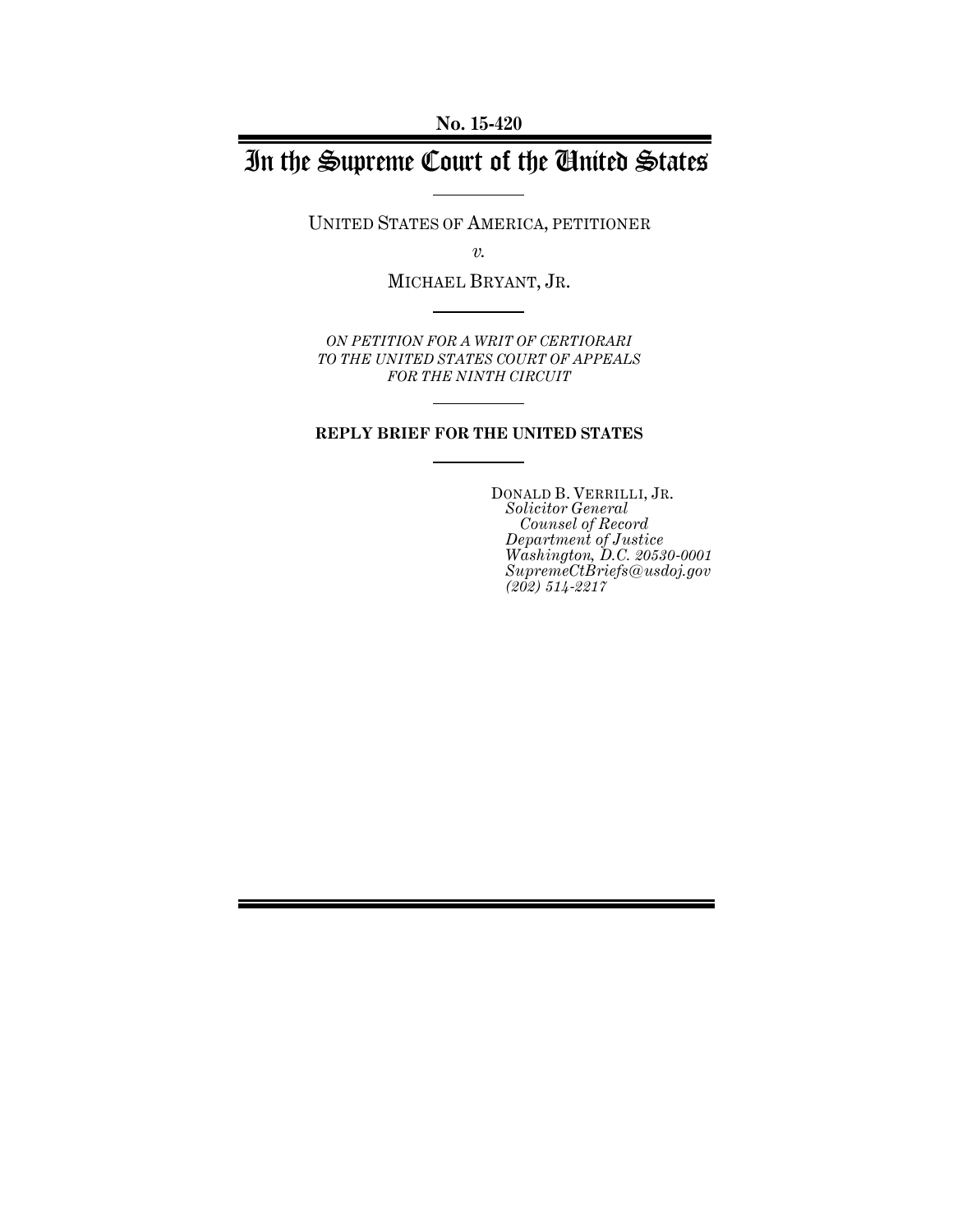### **TABLE OF AUTHORITIES**

### Cases: Page

| Daniels v. United States, 532 U.S. 374 (2001) 10                                                 |  |
|--------------------------------------------------------------------------------------------------|--|
|                                                                                                  |  |
|                                                                                                  |  |
|                                                                                                  |  |
|                                                                                                  |  |
| United States v. Ant, 882 F.2d 1389 (9th Cir. 1989) 2                                            |  |
| United States v. Cavanaugh, 643 F.3d 592 (8th Cir.                                               |  |
| United States v. Lonjose, 42 Fed. Appx. 177<br>(10th Cir.), cert. denied, 537 U.S. 984 (2002)  9 |  |
| United States v. Shavanaux, 647 F.3d 993 (10th Cir.                                              |  |

Constitution, statutes and guidelines:

| Indian Civil Rights Act of 1968, 25 U.S.C. 1301 et seq 5 |  |
|----------------------------------------------------------|--|
|                                                          |  |
|                                                          |  |
|                                                          |  |
|                                                          |  |
|                                                          |  |
|                                                          |  |
|                                                          |  |
|                                                          |  |
| United States Sentencing Guidelines:                     |  |
|                                                          |  |
|                                                          |  |

(I)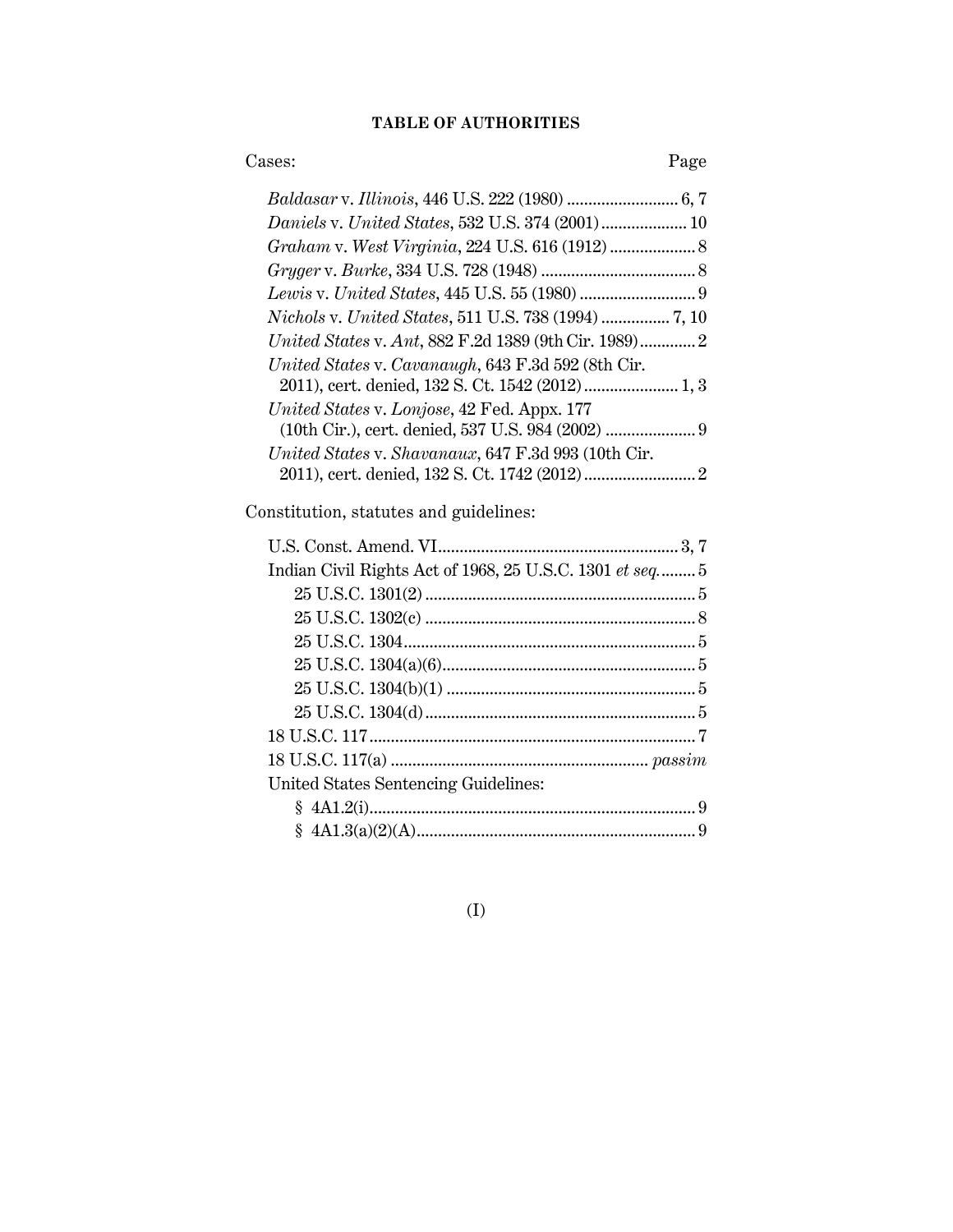| Miscellaneous:                               | Page |
|----------------------------------------------|------|
| Kevin K. Washburn, Tribal Courts and Federal |      |
|                                              |      |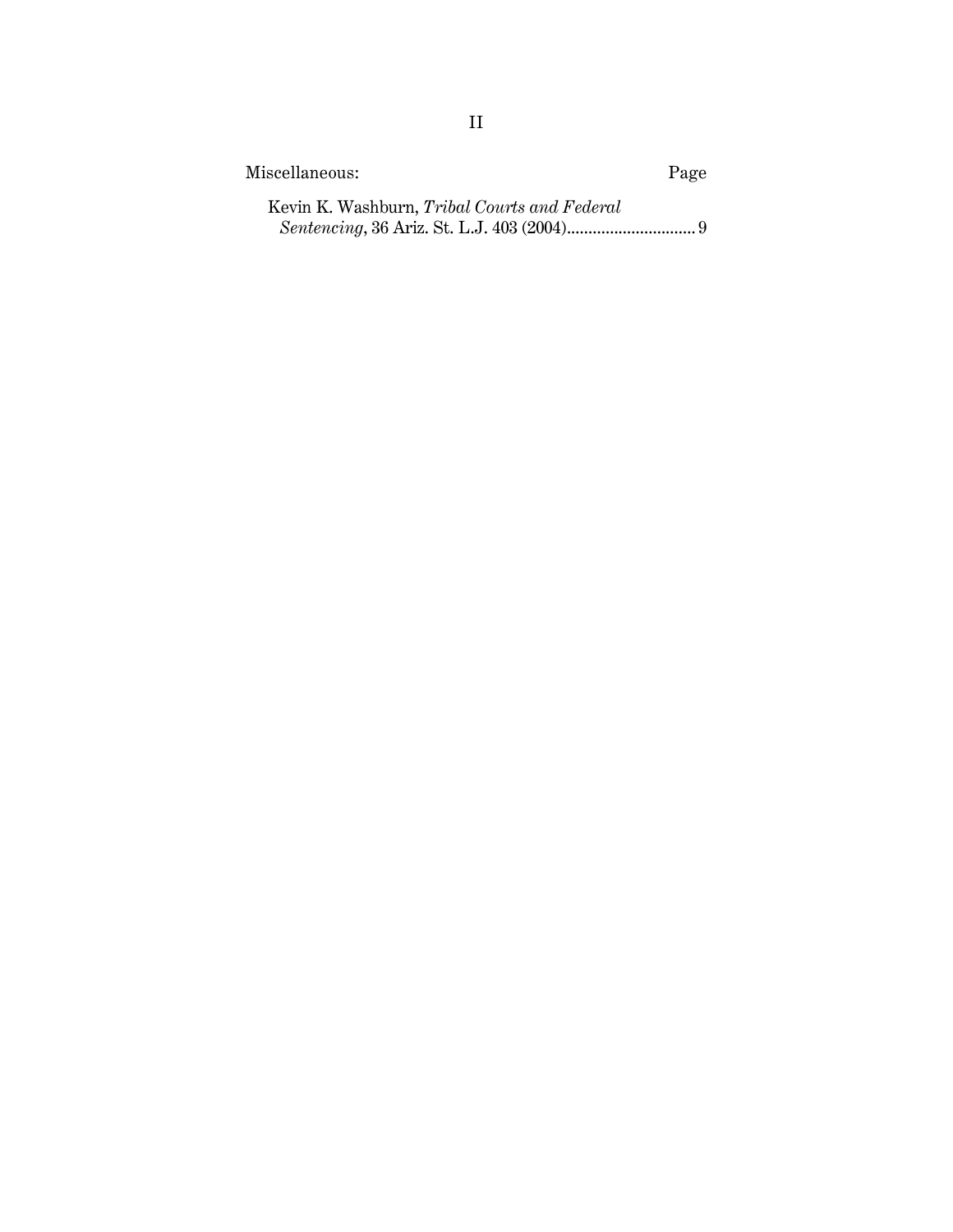## In the Supreme Court of the United States

No. 15-420

UNITED STATES OF AMERICA, PETITIONER

*v.*

MICHAEL BRYANT, JR.

*ON PETITION FOR A WRIT OF CERTIORARI TO THE UNITED STATES COURT OF APPEALS FOR THE NINTH CIRCUIT*

#### **REPLY BRIEF FOR THE UNITED STATES**

The Ninth Circuit in this case—over the dissent of eight judges from the denial of rehearing en banc (Pet. App. 40a-54a)—held that 18 U.S.C. 117(a) is unconstitutional as applied to recidivist domesticviolence offenders who have uncounseled tribal-court misdemeanor convictions that resulted in imprisonment. Respondent agrees that the Ninth Circuit's decision creates a circuit conflict, and he does not dispute that the issue is important. Respondent nevertheless contends (Br. in Opp. 9-26) that this Court should deny the petition for a writ of certiorari because, in his view, the Ninth Circuit's decision is correct. But respondent's effort to defend the decision lacks merit and provides no basis for denying review. The petition for a writ of certiorari should be granted.

1. Respondent acknowledges (Br. in Opp. 26-27) that the Ninth Circuit's decision in this case conflicts with decisions of the Eighth and Tenth Circuits. See *United States* v. *Cavanaugh*, 643 F.3d 592 (8th Cir.

(1)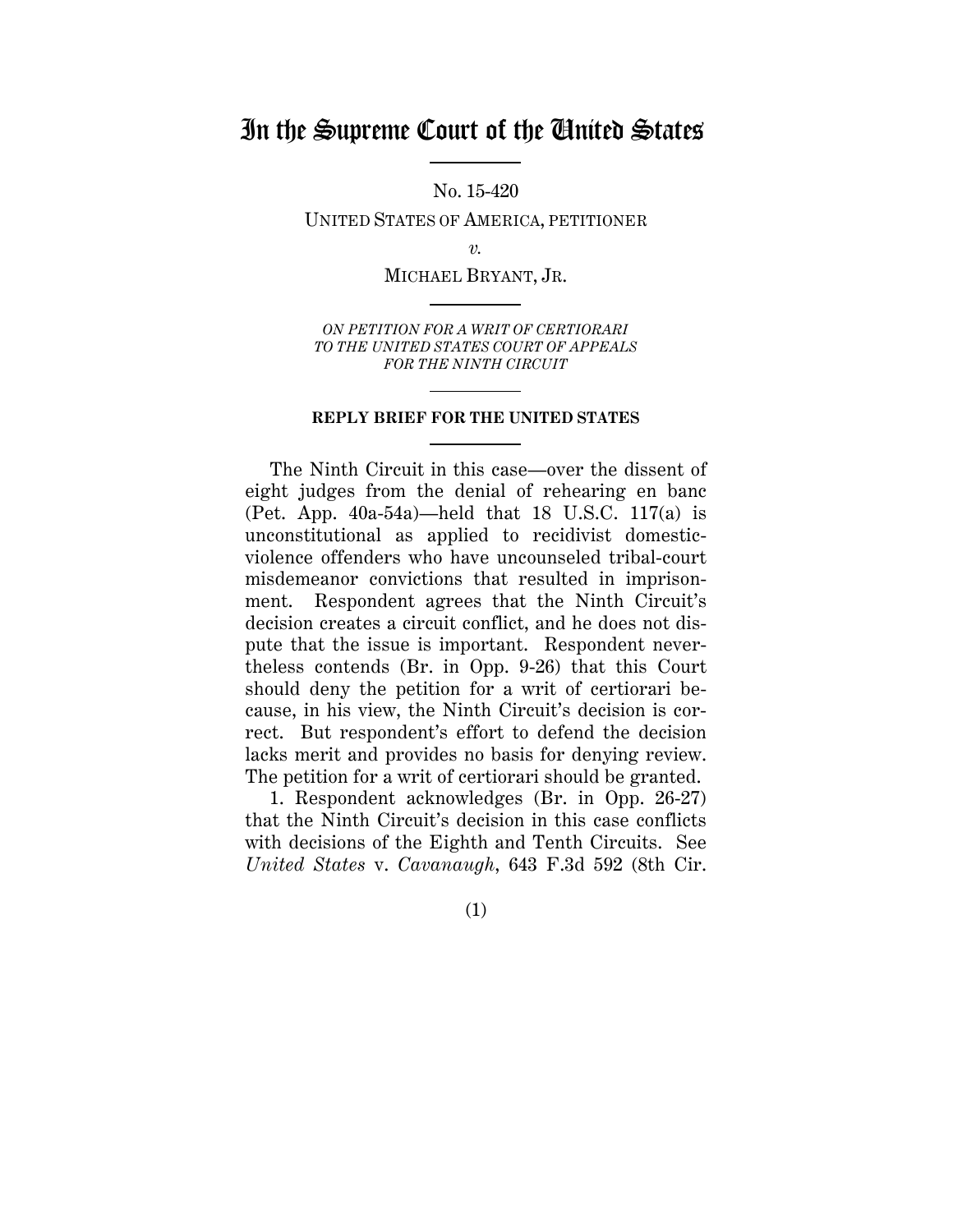2011), cert. denied, 132 S. Ct. 1542 (2012); *United States* v. *Shavanaux*, 647 F.3d 993 (10th Cir. 2011), cert. denied, 132 S. Ct. 1742 (2012). Because the vast majority of federally recognized tribes are located in the three circuits that have considered the question presented, Section 117(a)'s applicability to habitual offenders with uncounseled tribal-court misdemeanor convictions that resulted in imprisonment will differ based on the geographical happenstance of the circuit in which the offenders reside. See Pet. 24. Respondent nevertheless argues that the division in authority could resolve itself because the cases in the Eighth and Tenth Circuits "were not decided en banc." Br. in Opp. 26. That argument is unavailing.

Respondent offers no reason to believe that the Eighth and Tenth Circuits will reconsider their decisions holding that Section 117(a) may constitutionally be applied to defendants with prior uncounseled tribal-court misdemeanor convictions. Indeed, in upholding Section 117(a) as applied to those offenders, *Shavanaux* and *Cavanaugh* expressly disagreed with the Ninth Circuit's analysis in *United States* v. *Ant*, 882 F.2d 1389 (1989), which held that an uncounseled tribal-court guilty plea that resulted in imprisonment is inadmissible in a federal prosecution arising out of the same incident. *Id.* at 1395; see Pet. App. 15a n.6 (noting that "both the Eighth Circuit and the Tenth Circuit recognized that their holdings were at odds with *Ant*"). The Tenth Circuit rejected "*Ant*'s threshold determination that an uncounseled tribal conviction is constitutionally infirm" because "the Bill of Rights does not constrain Indian tribes." *Shavanaux*, 647 F.3d at 997-998. Similarly, the Eighth Circuit disagreed with *Ant*'s rationale that "prior tribal court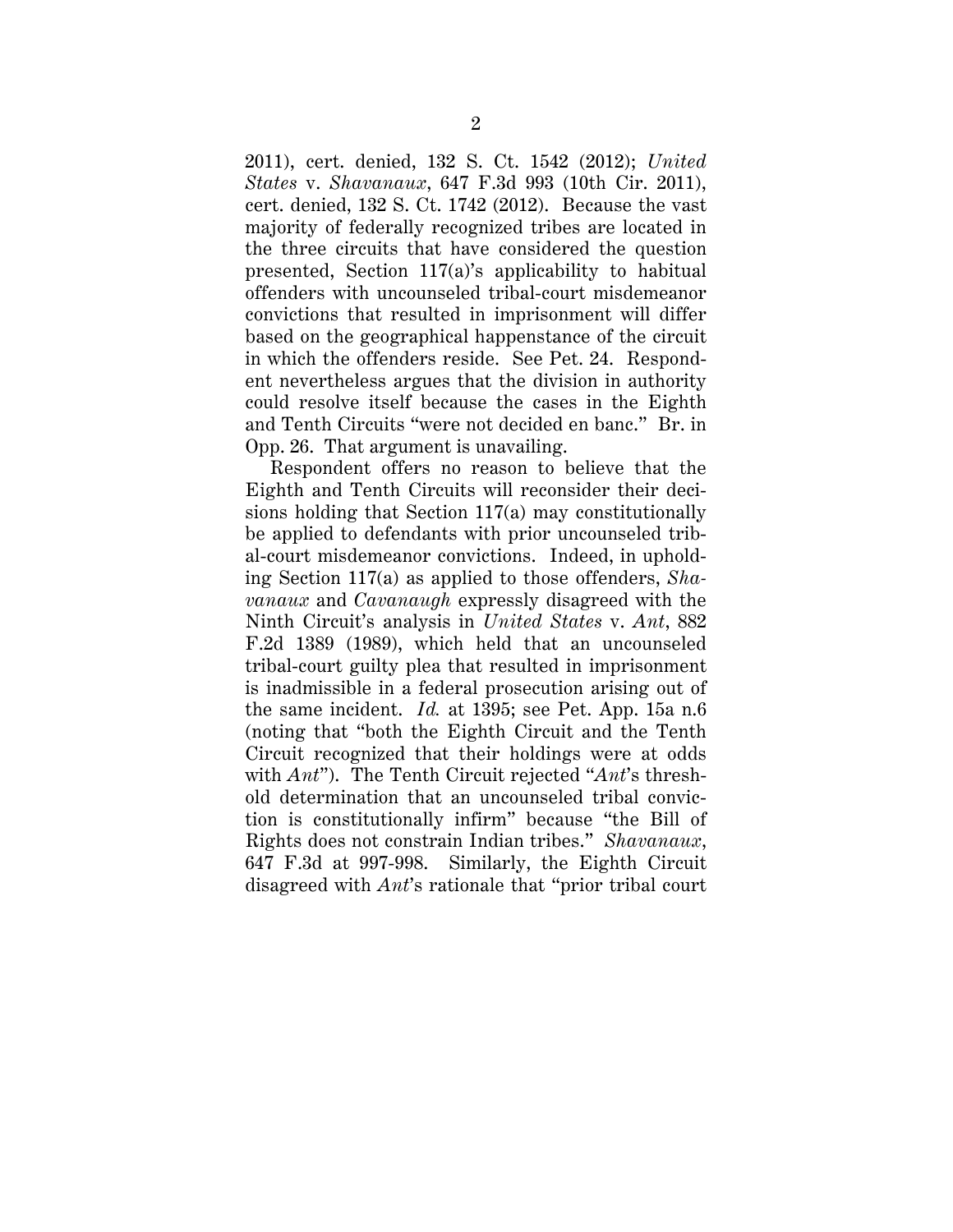proceedings should be *treated* as involving constitutional violations where a similar absence of counsel would have violated the Sixth Amendment had it occurred in federal or state court." *Cavanaugh*, 643 F.3d at 604. Instead, the Eighth Circuit declined to "preclude the use of such a conviction in the absence of an actual constitutional violation." *Id.* at 605.

The defendants in *Shavanaux* and *Cavanaugh* sought rehearing en banc, urging the courts of appeals to reconsider their holdings and follow the Ninth Circuit's approach in *Ant.* See Pet. for Reh'g En Banc 2-3, 7, 10, 12, *Shavanaux*, *supra*, No. 10-4178 (Aug. 16, 2011); Pet. for Reh'g, With Suggestion for Reh'g En Banc 8-10, *Cavanaugh*, *supra*, No. 10-1154 (July 20, 2011). But the Eighth and Tenth Circuits denied the petitions for rehearing en banc with no recorded dissent. See Order, *Shavanaux*, *supra* (Sept. 8, 2011); Order, *Cavanaugh*, *supra* (Aug. 12, 2011). There is accordingly little chance those courts will revisit their precedent in light of the Ninth Circuit's decision in this case, which reaffirmed "*Ant*'s continued vitality" and deemed it binding on the question of Section 117(a)'s constitutionality. Pet. App. 15a-16a.

Moreover, respondent ignores the conflict between the Ninth Circuit's decision and cases holding that an uncounseled misdemeanor conviction may be relied upon in a subsequent prosecution, even if the prior conviction impermissibly resulted in a sentence of imprisonment. See Pet. 22-23. Judge Owens emphasized that the Ninth Circuit panel in this case "split[] with every circuit to seriously consider this issue." Pet. App. 41a. Because these circuit conflicts will persist until this Court intervenes, further review is warranted.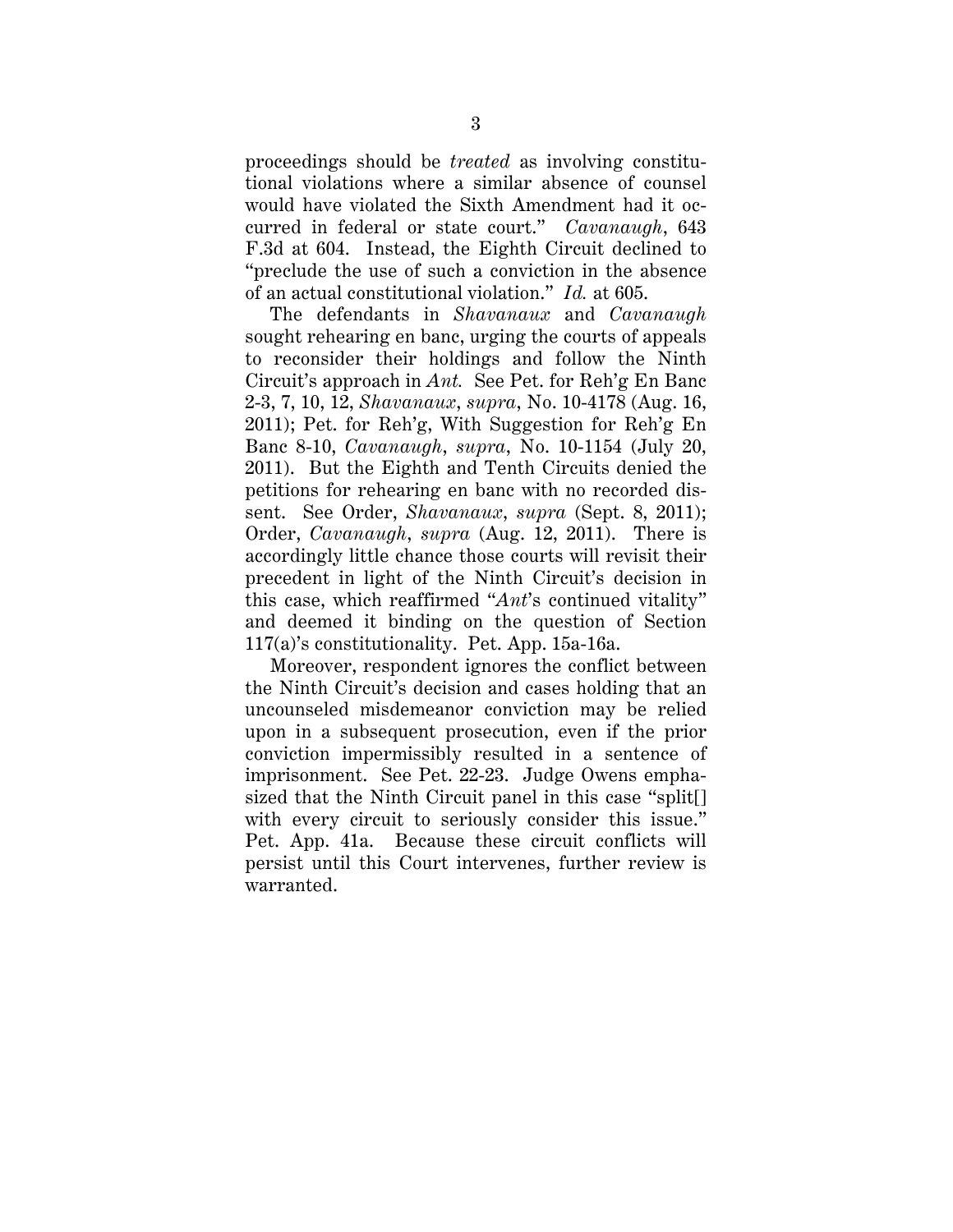2. Respondent does not dispute that the issue presented here is important and recurring. As respondent acknowledges (Br. in Opp. 27-28), Section 117(a) "was developed to combat a serious problem with domestic violence in tribal communities," which respondent agrees is "a legitimate concern." The facts of this case well illustrate the problem: Respondent repeatedly assaulted his intimate partners on tribal land, yet he received only misdemeanor-level punishment again and again. As Judge Owens observed:

[Respondent] likes to beat women. Sometimes he kicks them. Sometimes he punches them. Sometimes he drags them by their hair. He punched and kicked one girlfriend repeatedly, threw her to the floor, and even bit her. When he could not find his keys, he choked another woman to the verge of passing out. Although his violence varies, his punishment never does. Despite [respondent's] brutality—resulting in seven convictions for domestic violence—his worst sentence was a slap on the wrist \* \* \* .

Pet. App. 40a.

The cycle of violence perpetrated by respondent is unfortunately not unique. "American Indian and Native Alaskan women experience domestic violence at far greater rates than other American women." Br. of Nat'l Congress of American Indians as Amicus Curiae 2; see *id.* at 4-8 (summarizing statistics); Pet.  $24-25$  (same). Until Section 117(a) was enacted, however, it was frequently difficult to charge Indian habitual offenders with a felony. See Pet. 25. Accordingly, "[t]here are many, many men like [respondent]," who have multiple uncounseled tribal-court misdemeanor convictions for domestic violence—"[a]nd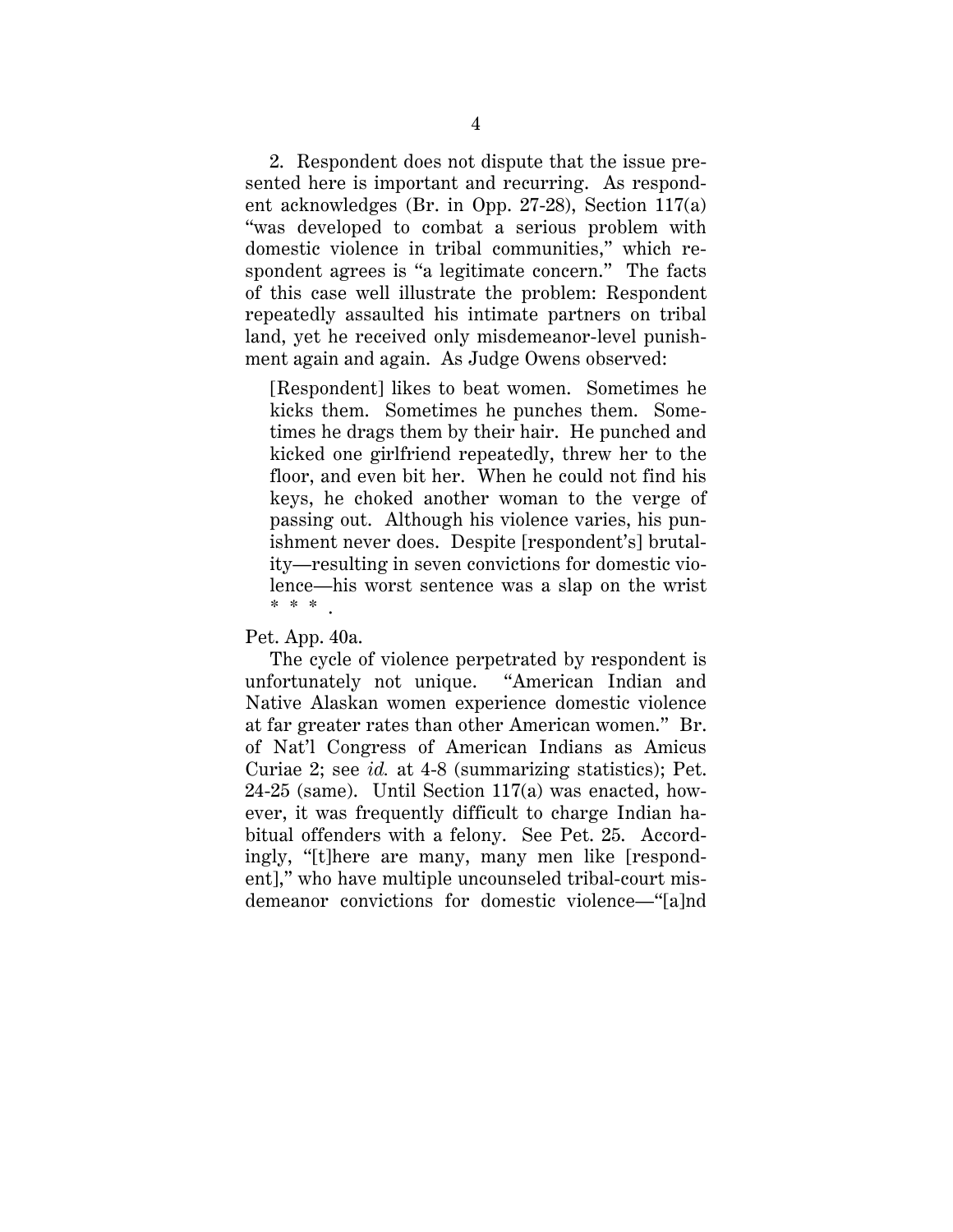there are even more victims of men like [respondent]." Pet. App. 40a (Owens, J., dissenting from denial of rehearing en banc). Because the Ninth Circuit's decision frustrates Congress's effort to combat domestic violence on tribal lands by invalidating Section 117(a) as applied to those repeat offenders if their prior convictions resulted in imprisonment, this Court's review is warranted. $^{\rm 1}$ 

3. Respondent devotes his brief in opposition primarily to defending the decision below on the merits. Br. in Opp. 9-26. In general, respondent's arguments paraphrase the Ninth Circuit's reasoning, and as the government explained in the petition, that reasoning is erroneous. See Pet. 12-16.

The principal flaw in respondent's argument is his contention (Br. in Opp. 16) that tribal-court convictions have a chameleon-like quality. Respondent acknowledges that his tribal-court convictions did not violate the Constitution or the Indian Civil Rights Act of 1968 (ICRA), 25 U.S.C. 1301 *et seq.*, when they were

<sup>&</sup>lt;sup>1</sup> Respondent argues (Br. in Opp. 28) that "[a]ny concerns about \* \* \* writing § 117(a) off the books is availed by [25 U.S.C.] 1304," which recognizes the inherent power of tribes "to exercise special domestic violence criminal jurisdiction" and requires tribes to provide certain procedural protections when exercising that authority. 25 U.S.C. 1304(b)(1) and (d). But the statute defines "special domestic violence criminal jurisdiction" to "mean[] the criminal jurisdiction that a participating tribe may exercise under this section *but could not otherwise exercise*." 25 U.S.C. 1304(a)(6) (emphasis added). Because the "powers of selfgovernment" possessed by Indian tribes "include[] the inherent power \* \* \* to exercise criminal jurisdiction over all Indians," 25 U.S.C. 1301(2), Section 1304 generally has no application to Indians, like respondent, who commit repeated acts of domestic violence on tribal land.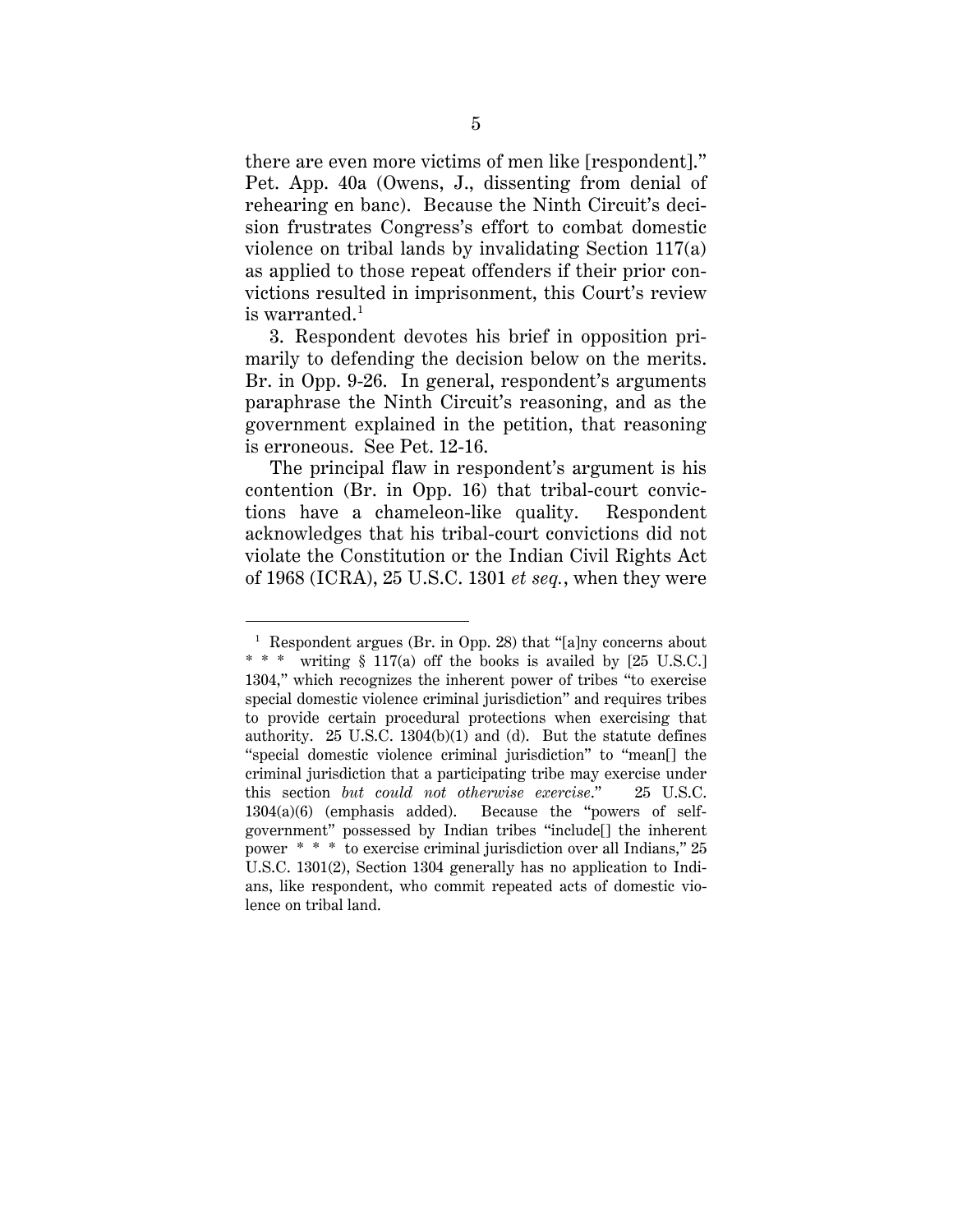obtained, and that the convictions were valid for purposes of imposing punishment in the tribal proceedings. See Br. in Opp. 6. And respondent has not otherwise challenged the validity or reliability of his domestic-violence convictions through a writ of habeas corpus in federal court or through further proceedings in tribal court. Indeed, respondent accepts that, if he were prosecuted as a habitual offender in tribal court, his prior convictions for domestic violence "would be valid" in a subsequent tribal proceeding. *Id.* at 11. Yet respondent maintains that his "prosecution \* \* \* in federal court under  $\S$  117(a) changes the earlier tribal court convictions," making them "no longer exist" because, in respondent's view, "they are no longer valid." *Id.* at 16.<sup>2</sup>

Respondent's argument resurrects the (now overruled) result in *Baldasar* v. *Illinois*, 446 U.S. 222 (1980) (per curiam), which held that an uncounseled state-court misdemeanor conviction that was constitutionally valid because no term of imprisonment was imposed could not be used to classify the offender as a recidivist in a subsequent prosecution. *Id.* at 222-224. Dissenting in *Baldasar*, Justice Powell observed that the Court's ruling was "analytically unsound" because it "create[d] a special class of uncounseled misde-

 <sup>2</sup> Respondent's purported concern (Br. in Opp. 27) about preserving tribal sovereignty rings hollow in light of his suggestion that uncounseled tribal-court convictions should be treated as though they do not exist. See Pet. App. 20a (Watford, J., concurring) (observing that this result "denigrat[es] the integrity of tribal courts"); see also Br. of Nat'l Congress of American Indians as Amicus Curiae 16-17 (urging this Court to grant review of the Ninth Circuit's decision because it "undermines the delicate balance Congress has struck between tribal sovereignty and defendants' rights").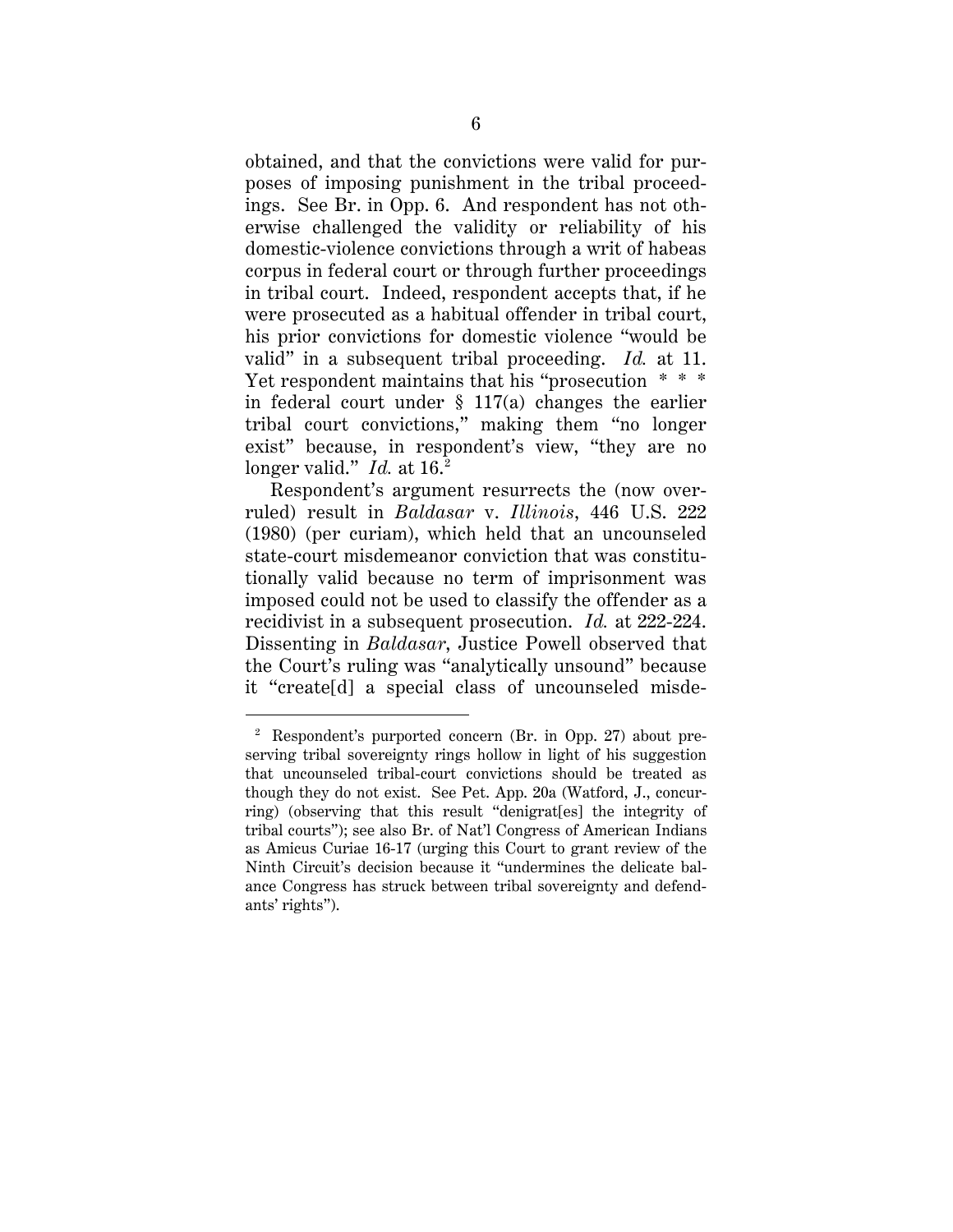meanor convictions" that "are valid for the purposes of their own penalties" but "invalid for the purpose of enhancing punishment upon a subsequent misdemeanor conviction." *Id.* at 232, 234 (Powell, J., dissenting). Justice Powell's analysis was vindicated when this Court overruled *Baldasar* in *Nichols* v. *United States*, 511 U.S. 738 (1994). *Nichols* held that "an uncounseled misdemeanor conviction" that is "valid \* \* \* because no prison term was imposed, is also valid when used to enhance punishment at a subsequent conviction." *Id.* at 748-749. The Court should take this occasion to reject respondent's argument and reaffirm *Nichols*' rule that a conviction that did not violate the Sixth Amendment when it was obtained also does not violate the Sixth Amendment when it is used in a subsequent prosecution.

Respondent attempts to supplement the Ninth Circuit's reasoning (Br. in Opp. 19) by disputing that "his case is a federal recidivist prosecution" at all. Respondent asserts (*id.* at 16) that "[u]nlike sentencing enhancement or recidivist statutes which penalize the last offense, prosecution under  $\S 117(a)$  in federal court hinges on the existence of two prior tribal court convictions to establish a crime even occurred." But Section 117—which is titled "Domestic assault by *an habitual offender*"—is violated only when a person who has two prior domestic-violence convictions "commits a domestic assault within the special maritime and territorial jurisdiction of the United States or Indian country." 18 U.S.C. 117(a) (emphasis added). The statute clearly penalizes the last offense, and relies on the fact of the prior convictions to identify the class of offenders who should be subject to that penalty. Section 117(a) accordingly fits comfortably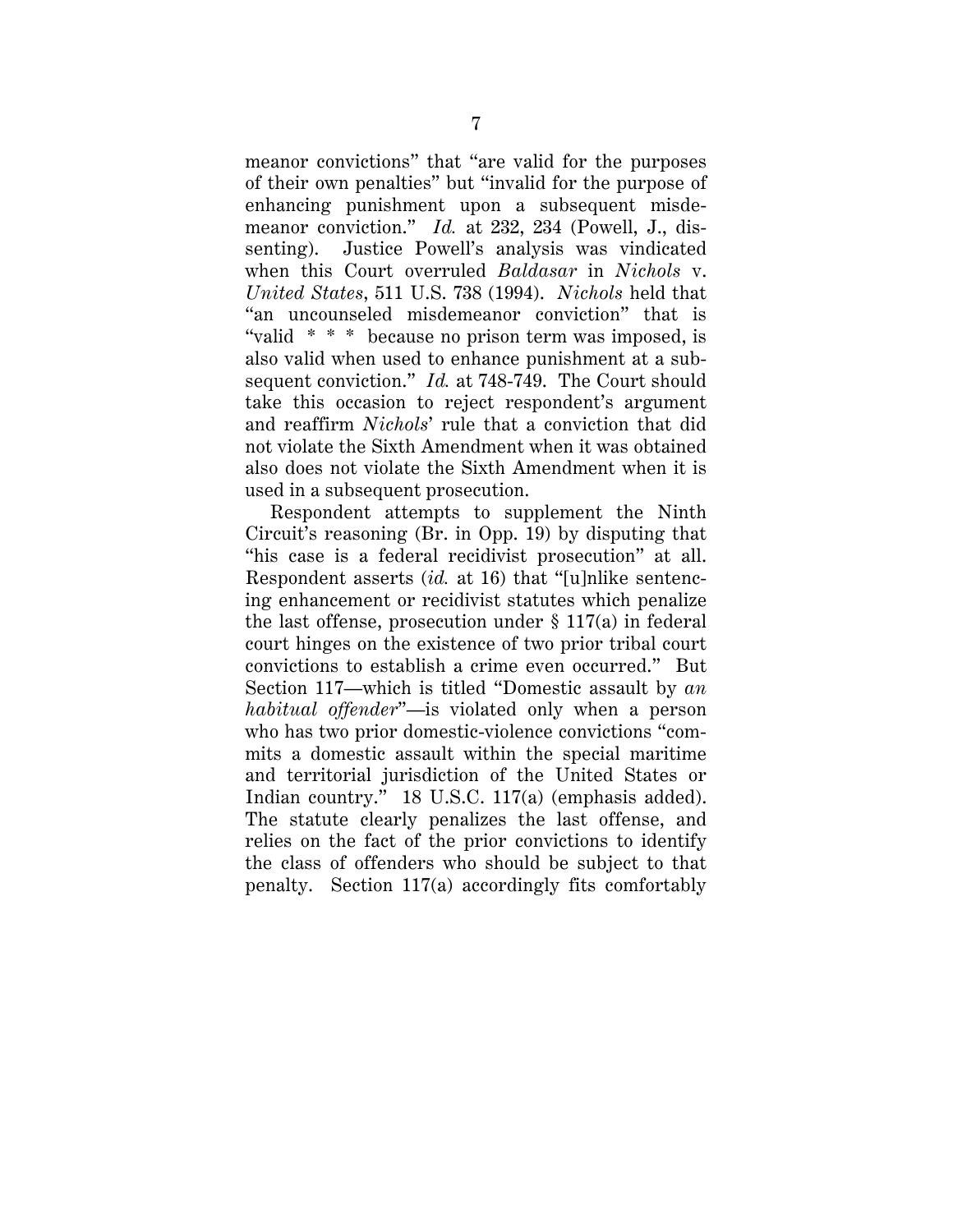within the long line of this Court's precedents holding that recidivist statutes do not impose additional punishment for prior crimes, but rather provide "a stiffened penalty for the latest crime, which is considered to be an aggravated offense because a repetitive one." *Gryger* v. *Burke*, 334 U.S. 728, 732 (1948); see, *e.g.*, *Graham* v. *West Virginia*, 224 U.S. 616, 623 (1912) (recognizing that repeat offenders "are not punished the second time for the earlier offense," but instead "the repetition of criminal conduct aggravates their guilt and justifies heavier penalties when they are again convicted").

Respondent further suggests (Br. in Opp. 15, 25) "that uncounseled convictions are categorically unreliable." $3$  That argument is hard to square with respondent's concession (*id.* at 11) that his prior convictions are reliable enough to permit his prosecution as a repeat offender in tribal court. Respondent also

 <sup>3</sup> Respondent observes (Br. in Opp. 25) that Congress enhanced the sentencing authority of tribes in 2010 but required them to provide appointed counsel if they sentence a defendant to a term of incarceration exceeding one year. See 25 U.S.C. 1302(c); Pet. 25 n.5. By not extending the same right to appointed counsel when a tribal-court defendant faces only misdemeanor punishment, including a term of imprisonment of one year or less, Congress reaffirmed its judgment that counsel is not necessary in that circumstance—particularly given the other procedural protections conferred by ICRA. See Pet. 2-3, 19 (summarizing relevant provisions); Br. of Nat'l Congress of American Indians as Amicus Curiae 12-15. It is undisputed that respondent's tribal-court sentences for domestic violence never exceeded one year. See Pet. 4; Pet. App. 40a (Owens, J., dissenting from denial of rehearing en banc). Respondent states (Br. in Opp. 25) that he "received a sentence of forty-six months—significantly more than one year." But that was the sentence for his convictions under Section 117(a), and respondent had appointed counsel in the federal proceeding.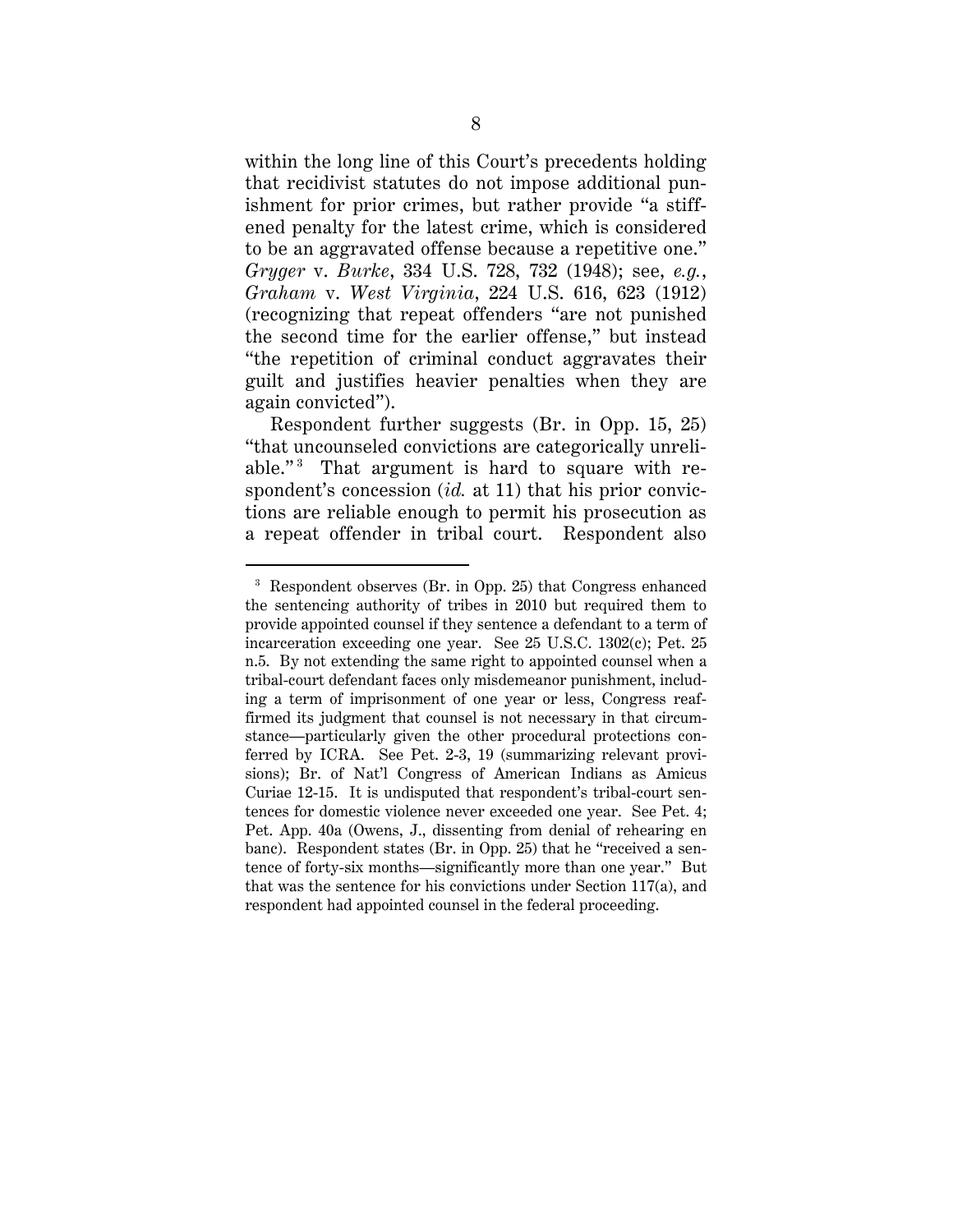appears to acknowledge (*id.* at 10-11) that uncounseled tribal-court misdemeanor convictions may serve as predicate offenses for a Section 117(a) prosecution so long as the tribal court did not impose a term of incarceration, but he does not explain why the tribal court's sentencing determination would make those convictions any more or less reliable.4

 <sup>4</sup> Respondent argues (Br. in Opp. 18-19) that it would be "illogical" to rely on his uncounseled tribal-court convictions in a prosecution under Section 117(a) because the Sentencing Guidelines do not assign criminal-history points based on tribal offenses. See Sentencing Guidelines § 4A1.2(i). As respondent recognizes, however, the Guidelines further provide that tribal convictions may form the basis for an upward departure when the calculated criminal-history category is inadequate. See Sentencing Guidelines § 4A1.3(a)(2)(A); see also, *e.g.*, *United States* v. *Lonjose*, 42 Fed. Appx. 177, 180 (10th Cir.) (observing that "the consideration of \* \* \* tribal court convictions is generally encouraged" under the Guidelines), cert. denied, 537 U.S. 984 (2002); Kevin K. Washburn, *Tribal Courts and Federal Sentencing*, 36 Ariz. St. L.J. 403, 436 (2004) ("Despite the general rarity of upward departures, federal judges have often used the existence of a lengthy tribal criminal history to justify an upward departure in Indian country cases.") (footnote omitted).

In any event, Section 4A1.2(i) of the Guidelines applies even if an uncounseled tribal-court conviction did not result in imprisonment, and it also applies when a tribal-court defendant has appointed counsel in the tribal proceedings. In both of those circumstances, respondent acknowledges that the tribal-court conviction may be relied upon to satisfy Section 117(a)'s predicate-offense element, even though the tribal offense would not be counted under the Guidelines in calculating the defendant's criminal-history category at sentencing. More fundamentally, Congress is not bound by the United States Sentencing Commission's approach to tribal-court convictions, and the Guidelines certainly fall short of establishing that Congress acted irrationally in permitting tribal-court convictions to serve as predicate offenses in a Section 117(a) prosecution. See *Lewis* v. *United States*, 445 U.S. 55, 65 (1980).